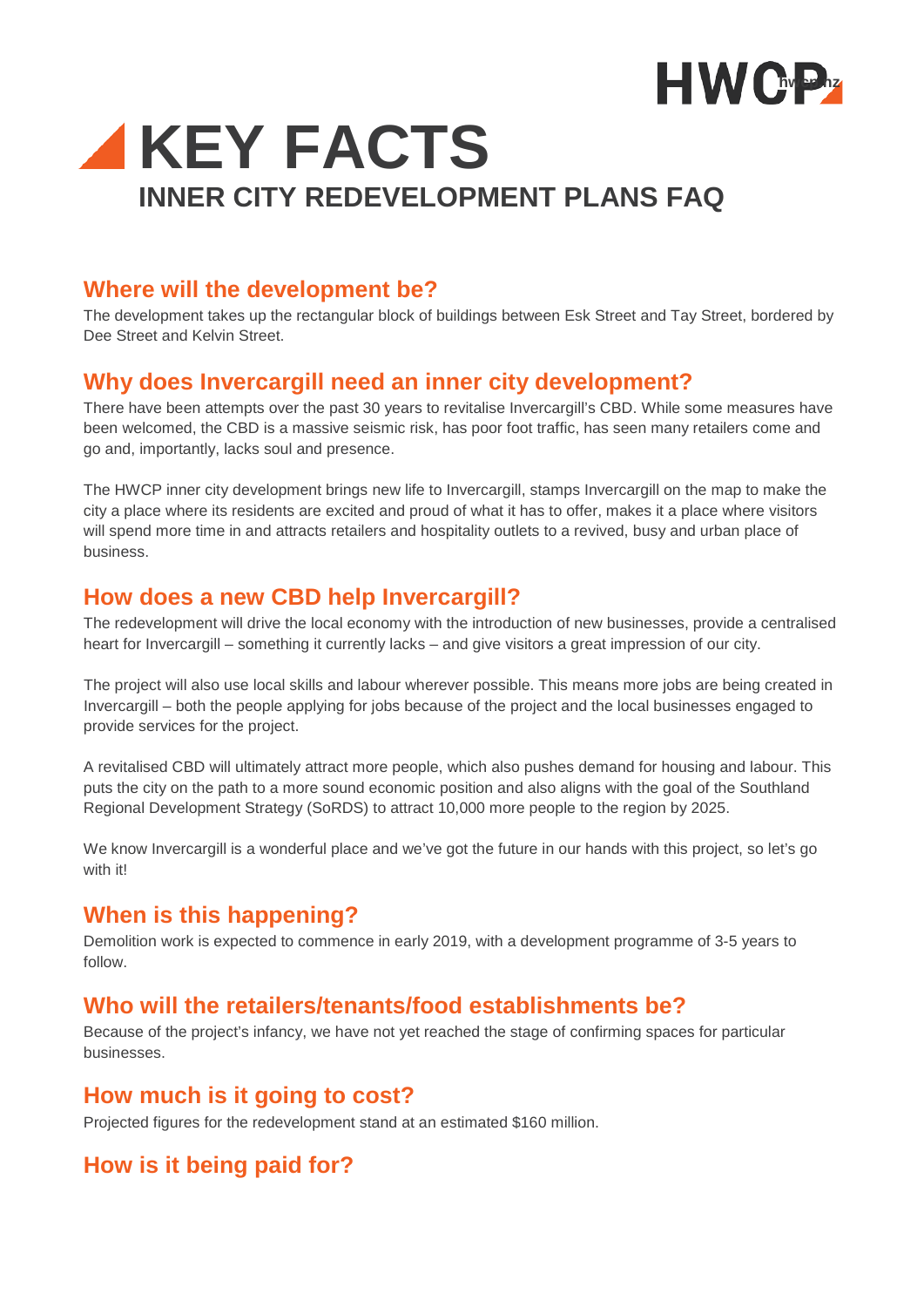

A business case is being developed now that the design is complete. Funding options, both public and private, are part of this discussion.

# **What about heritage buildings?**

HWCP has undertaken extensive assessment of the block and has identified several heritage buildings that are not safe and fall well below the seismic requirement of National Building Standard (NBS).

We are committed to ensuring Invercargill's heritage is not lost. However, in some cases it's simply not viable to strengthen some buildings up to NBS where the building would still not be suitable or compatible with the development's plans, compared to a safe, purpose-built, new building that will provide a better experience for tenants and the public.

The old Government Life building (corner of Esk and Dee streets), a category 2 building, has a determined seismic rating of between just 10-20% of NBS (National Building Standard). Apart from the bottom floor, the building has been untenanted for 35 years and is in a state of disrepair. This building will be demolished.

The old Southland Times building, also a category 2 building, will be demolished but its historic façade will be retained and attached to a new build.

The facades of 35 Esk Street (present Bonsai restaurant and Quest store site), built pre-1909, and 18 Kelvin Street (present Beauty and Beyond site) will also be retained (subject to appropriate funding being obtained).

The Heritage NZ category 1 New South Wales Bank building will not be demolished. This building is not owned by HWCP.

We are optimistic that once the development is complete, increased foot traffic in the CBD will in turn mean greater demand for buildings in the surrounding blocks. This should result in investment being made to renovate and preserve other heritage buildings in the city centre.

# **What about retailers and building tenants?**

We have met with the retailers and tenants of the block at various stages of this planning process and they are aware of the plans and projected timelines.

Every effort has been made to ensure disruption to their business is kept to a minimum and we're doing our best to help businesses in this transition.

#### **What will happen to my rates?**

The development is not expected to be funded by council rates.

Once the development is complete, we expect it to relieve pressure on household rates. The value of the inner-city block is projected to increase ten-fold, which will result in an estimated additional \$440,000 in rates being collected from it. This will mean a larger portion of ICC's rates funding is provided by commercial property in the CBD, effectively decreasing the portion required to be paid by households.

# **The CBD is key asset of Invercargill. Why is the council not managing and coordinating the project?**